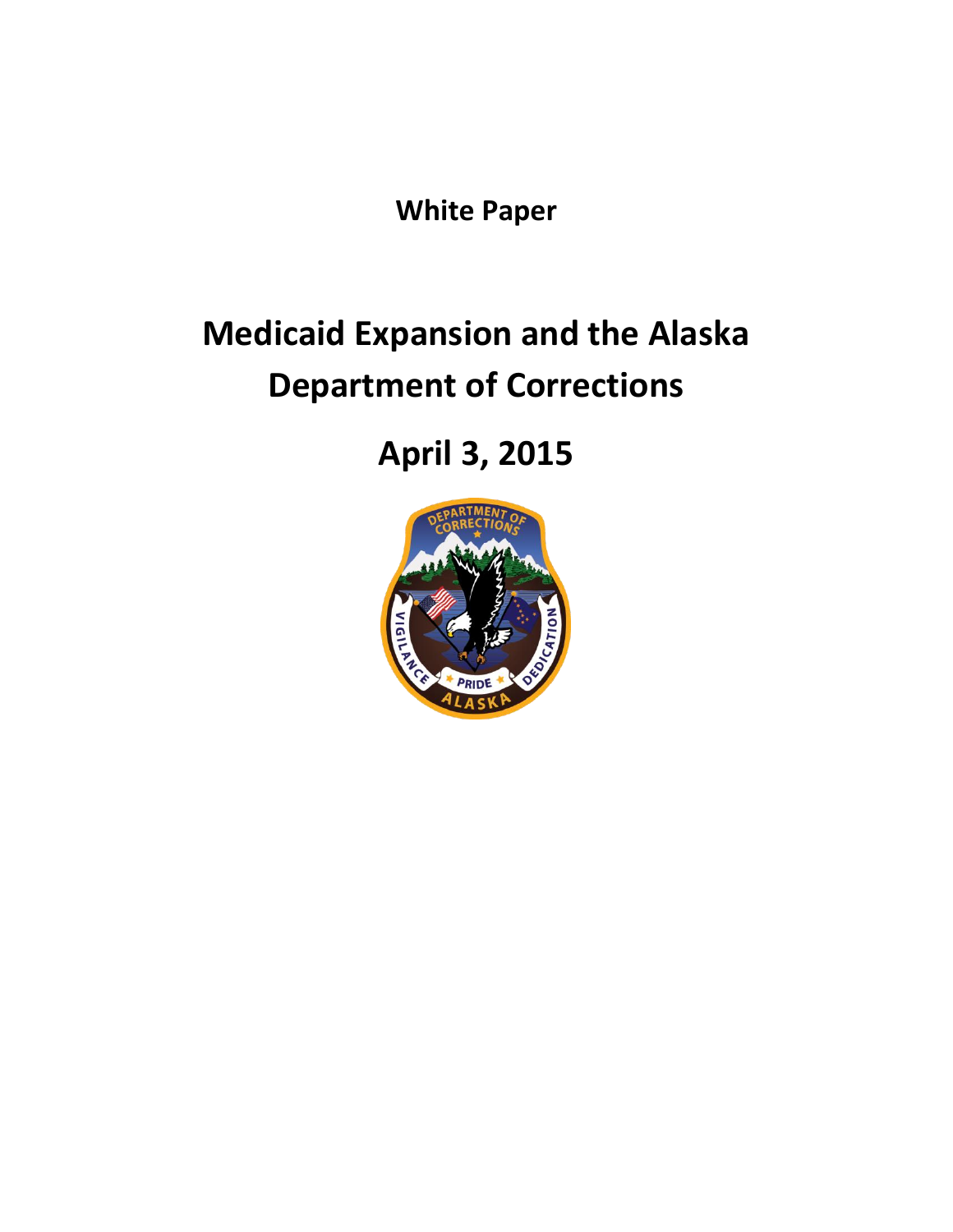In the United States inmates have a constitutionally protected right to evidence-based care that meets community standards. Prior to the Patient Protection and Affordable Care Act (PPACA), financial responsibility for securing these rights fell almost exclusively to the states. In Alaska, inmate health care comprises approximately 13% of the Alaska Department of Corrections (ADOC) budget and is largely funded through General Fund expenditures. The costs associated with providing health care to inmates are expected to rise due to an aging inmate population and increasing health care costs. Medicaid expansion in Alaska has the potential to bend this cost curve and shift a portion of inmate health care costs to federal sources of funding.

Prior to incarceration many prisoners do not receive regular medical, mental health or dental care. The ADOC is the largest provider of mental health services in the state and medical staff are responsible for more than 6,000 inmate-patients on any given day. The inmate population presents with significantly greater health care needs than the general population:

- Approximately 30% of the inmate population has Hepatitis C, compared to 1% of Alaska's general population (Department of Health & Social Services, Division of Epidemiology).
- 65% of ADOC inmates have a diagnosable mental health disorder (Trust Beneficiaries in Alaska's Department of Corrections, May 2014).
- As much as 80% of the Alaskan inmate population has struggled with substance abuse disorders (*Ibid*, 2014).
- 65% of the women at Hiland Mountain Correctional Center report having been sexually victimized (Alaska Department of Corrections survey, 2012).
- For every 100,000 Alaskans, there were 11.1 deaths due to liver disease (Alaska Bureau of Vital statistics, 2013). For every 100,000 individuals booked into ADOC, 15.3 die of liver disease while incarcerated.
- Compared to other Americans of the same age, prisoners are:
	- o 31% more likely to have asthma;
	- o 55% more likely to have diabetes;
	- o 90% more likely to have a heart attack; and
	- $\circ$  100%-300% more likely to have a serious mental illness (Harvard University, 2009).

Every individual who is arrested in Alaska receives a health care screening at remand; during this evaluation issues such as suicide risk, injuries, medications, illness, and mental status are assessed. Nearly 50% of inmates report having ongoing medical problems other than colds or viruses.

Intake nurses refer inmates to in-house clinics, medical and dental providers, mental health clinicians and psychiatrists. The Department maintains an 11-bed medical infirmary where staff provide care for pre-op, post-op and other medically complex cases; a 28-bed acute care psychiatric unit for men, an 18 bed acute care psychiatric unit for women, 40 beds for women with subacute psychiatric needs and 126 beds for men's subacute needs. When an inmate's medical needs exceed what can be provided in ADOC facilities, a referral is made to specialists in the community or the inmate is taken to a hospital.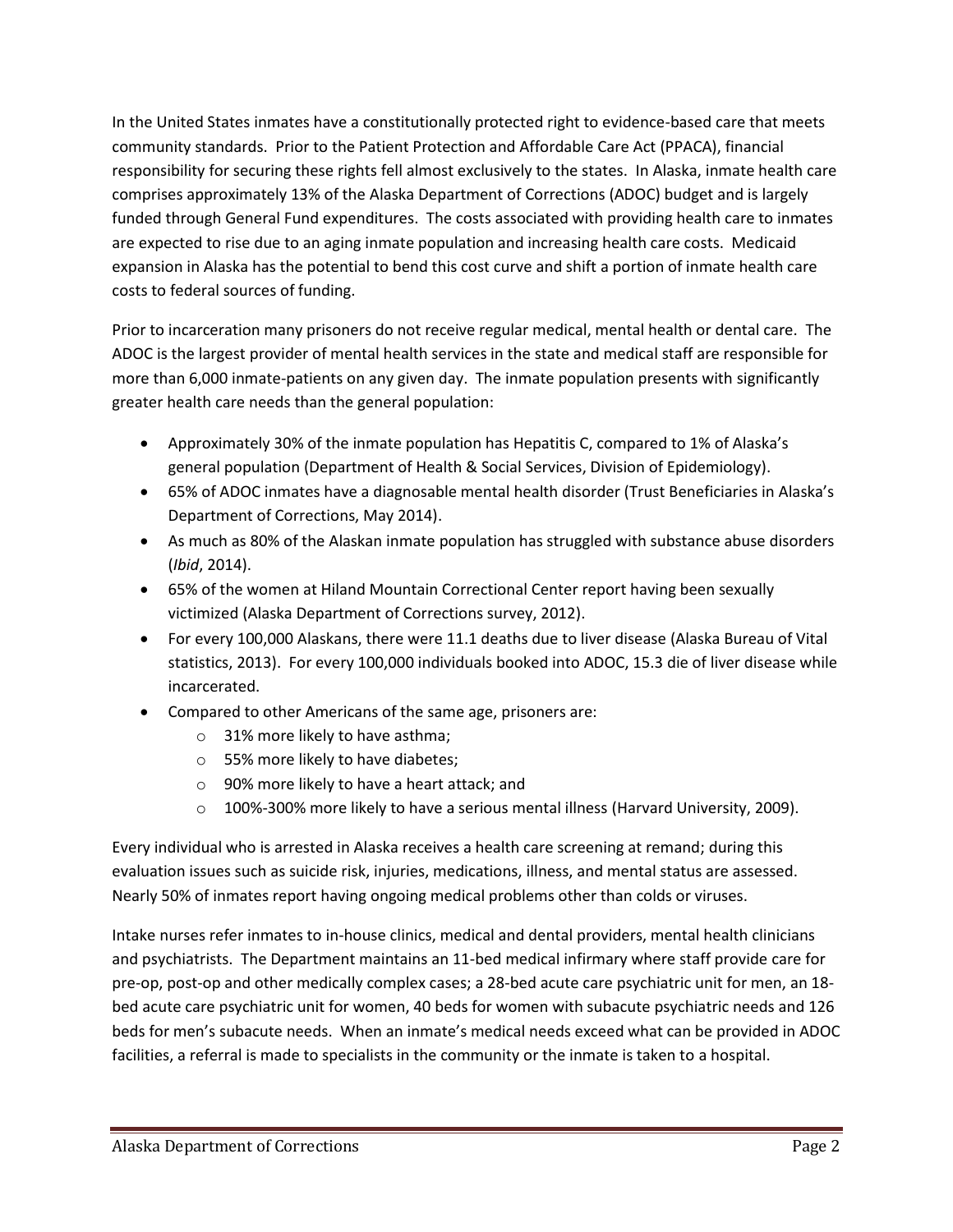The ADOC pays for all of these medical costs, including costs associated with transport and security for outside medical appointments and hospitalizations.

Because Alaska's jails and prisons contain the highest concentration of individuals in the state with mental health and substance use disorders, infectious diseases and chronic health conditions, there needs to be continued collaboration between the ADOC, the Department of Health and Social Services (DHSS), the Department of Law (DOL) and the Alaska Court System to ensure these individuals have appropriate access to health care services when they return to Alaskan communities.

### **Inmate Hospitalizations**

There has been mounting interest in how Medicaid coverage will be handled for incarcerated individuals. The federal Centers for Medicare & Medicaid Services' (CMS) policy regarding coverage of inmates was clarified in a 1997 memorandum sent to states. The memorandum states that federal funding is not available for inmates of a public institution.

However, CMS provided additional guidance to states in 2007 clarifying that inmates who leave a correctional facility for more than 24 hours for in-patient treatment in a hospital or long-term care facility are no longer considered "inmates," and Medicaid can be billed for qualifying services. As such, the cost of eligible in-patient services provided to Medicaid-eligible inmates of prisons or jails can be supported by federal dollars.

States did not widely use this opportunity until after passage of the Affordable Care Act. Medicaid expansion extends Medicaid eligibility to a majority of inmates, greatly expanding states' potential for cost savings.

In order to receive federal funding for Medicaid-covered services to inmates receiving in-patient care at a hospital, the inmate must be determined eligible by the state. Currently, to be eligible for Medicaid an adult has to qualify as low-income, and must meet one of the following criteria: be a parent or caretaker of a dependent child; be age 19-20 or 65 or older; or be pregnant or disabled. Medicaid expansion will add a new category of adults who are not otherwise eligible for Medicare or Medicaid and whose income does not exceed 138% of the Federal Poverty Level (FPL).

The Government Accountability Office in September 2014 reported that a majority of inmates in the 27 states that had expanded Medicaid eligibility under PPACA were likely to be Medicaid-eligible under expansion. A March 2015 poll by ADOC of the departments of corrections in Expansion states puts that number consistently around 90%.

The only significant inmate group other states report finding ineligible is non-citizens. Medicaid eligibility requires that an individual have a Social Security number or have applied for one. In Alaska, 98.2% of offenders currently in correctional facilities have a Social Security number documented in the offender management system.

Following is a list of states that responded to inquiries regarding the percent of hospitalized offenders who qualified for Medicaid in Expansion states.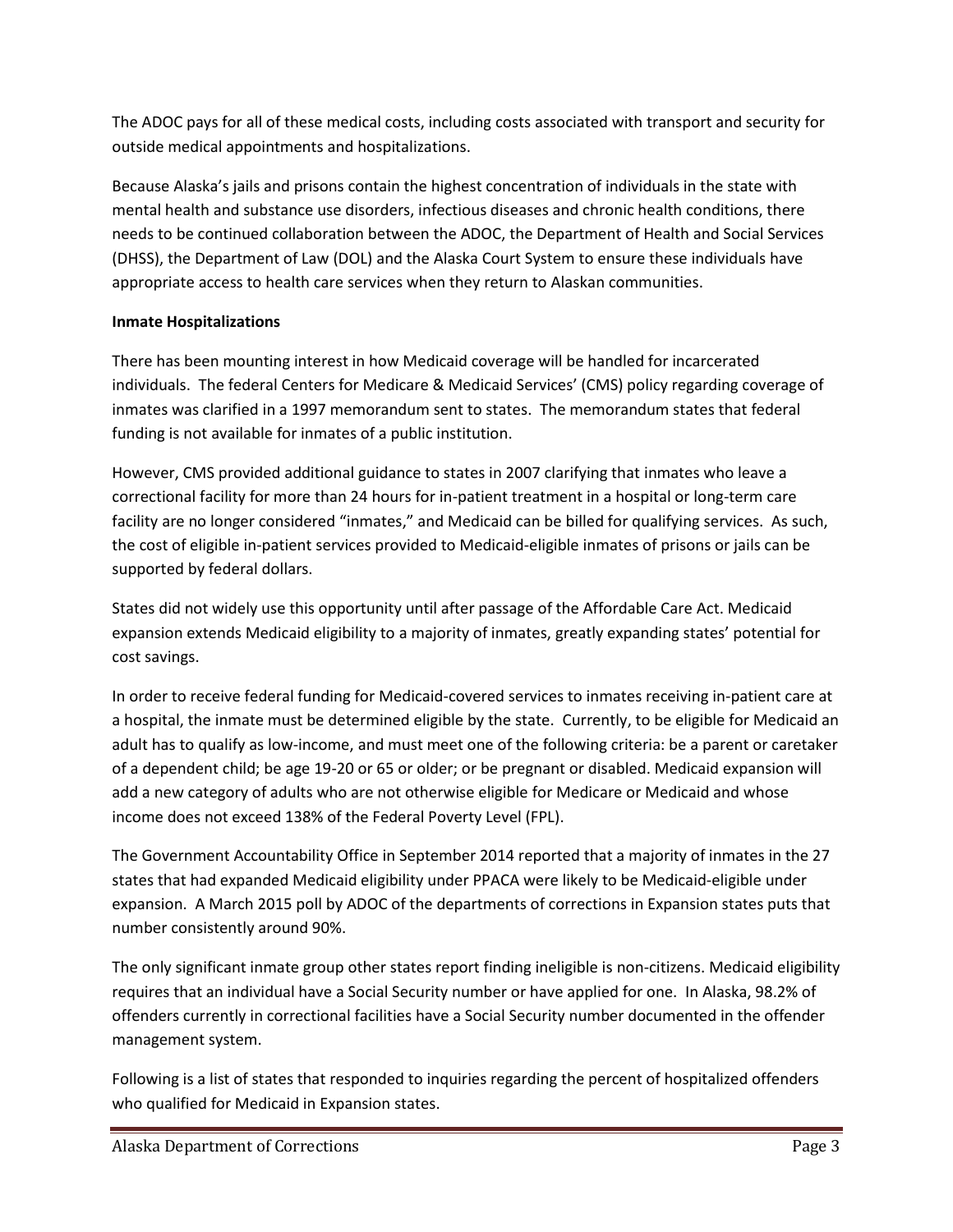- Arizona "all except non-citizens"
- Arkansas 98%
- California 72%\*
- Colorado 90%
- Connecticut 90-95%
- Delaware "virtually all"
- Hawaii 97%
- Michigan 97%
- Nevada "all except non-citizens"
- New York 80%\*
- Ohio 95%
- Pennsylvania "virtually all"
- Rhode Island 95%
- Washington 90%

\*California and New York reported lower inmate eligibility due to their states' high number of non-citizens and those who lack a Social Security number.

Medicaid will not cover health care services provided within ADOC facilities or outpatient medical appointments such as x-rays, orthopedic exams, specialty consults or emergency room visits. However, the cost of the qualifying hospitalizations is significant.

In FY14, 163 Alaskan inmates were hospitalized for more than 24 hours at a total cost of \$8.5 million. Although less than 3% of the inmate population was hospitalized for more than 24 hours, the cost of these hospitalizations accounted for more than 25% of ADOC's inmate health care budget. Based on a conservative 80% of the population being eligible for Medicaid under expansion, this represents potential savings of approximately \$6.8 million. Estimated savings rise to \$7.6 million if 90% are eligible\*\*. The following table lists prior-year data along with estimates of potential savings.

|             | # hospitalized for<br>24+ hours | Total cost of<br>hospitalizations | <b>State savings if</b><br>80% eligible | <b>State savings if</b><br>90% eligible |
|-------------|---------------------------------|-----------------------------------|-----------------------------------------|-----------------------------------------|
| <b>FY12</b> | 128                             | \$6,310,490                       | \$5,048,392                             | \$5,679,441                             |
| <b>FY13</b> | 145                             | \$6,221,409                       | \$4,977,127                             | \$5,599,268                             |
| <b>FY14</b> | 163                             | \$8,511,300                       | \$6,809,040                             | \$7,660,170                             |
| FY15*       | 113                             | \$6,483,522                       | \$5,186,817                             | \$5,835,169                             |

\*FY15 billings through March 25, 2015

\*\*It is important to note that cost reductions expected from the use of Medicaid can be estimated but not ensured, as inmate health care costs and number of hospitalizations can fluctuate significantly from year to year.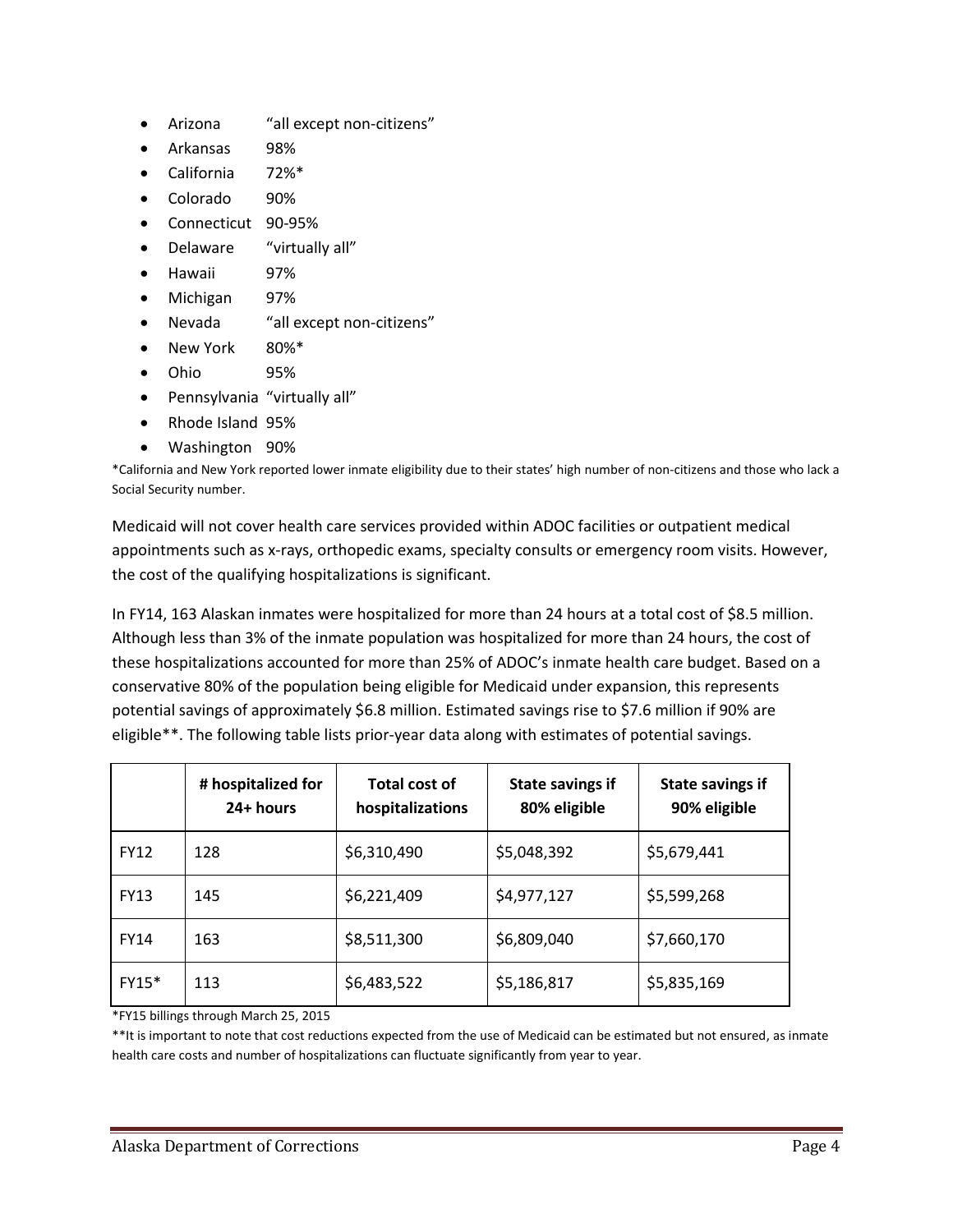#### **Experience in Expansion States**

In states that have expanded Medicaid, departments of corrections have realized significant savings.

- Ohio saved \$10 million in FY14 and expects to save \$18 million a year from Medicaid-paid hospitalizations (Ohio Department of Medicaid, September 2014).
- Michigan expects to save \$16.8 million in FY15 (The Council of State Governments, *Billing Medicaid for Inmate Care Saves California, Other States Millions*, September 2014).
- California reported \$31 million savings the first year (FY13) and \$52 million in FY14, and projects \$69 million in FY15 (*Ibid*, September 2014).
- Kentucky reported \$5.4 million in savings in FY14 (first year) and anticipates \$11 million in 2015 (The Henry J. Kaiser Family Foundation, *The Effects of the Medicaid Expansion on State Budgets: An Early Look in Select States*, March 2015).

### **Regulation Changes**

Several existing regulations must be addressed to ensure a simplified process for determining eligibility for the inmate population. This includes wording changes to 7 AAC 100.068 and 7 AAC 105.110(6) that will clarify language allowing Medicaid coverage for hospitalized offenders. DHSS and the ADOC have drafted these changes and they are currently out for public comment.

Once the ADOC is able to start using Medicaid for approved services, there is, at times, the challenge of securing inmate-patient cooperation. Other states that have gone through Expansion cite inmate resistance as a barrier to successful use of Medicaid funds for hospitalization and, as such, have implemented statutes and regulations to ensure such barriers are removed (Oregon HB2087, 2013; Arkansas HB1351, 2013; ADOC Listserve Inquiry, March 2015; [https://www.ncdps.gov/div/Prisons/HealthServices/CC\\_ContinuityPatientCare/cc14.pdf;](https://www.ncdps.gov/div/Prisons/HealthServices/CC_ContinuityPatientCare/cc14.pdf) [http://www.leginfo.ca.gov/pub/11-12/bill/asm/ab\\_0351-](http://www.leginfo.ca.gov/pub/11-12/bill/asm/ab_0351-0400/ab_396_cfa_20110621_174445_sen_comm.html) 0400/ab 396 cfa 20110621 174445 sen comm.html).

The ADOC is working with the Alaska Department of Law (DOL) to write a regulation that will allow a representative from the ADOC to apply for Medicaid benefits on behalf of an inmate who is either unwilling or unable to give consent. AS 33.30.028 provides the ADOC statutory authority to seek thirdparty payors for health care, and AS 33.30.021 provides authority to adopt regulations to implement the chapter. Until such regulations are in place in Alaska, the DOL will seek court orders allowing the ADOC to sign for hospitalized offenders who refuse to sign or who are incapacitated.

#### **Suspension vs. Termination of Medicaid benefits**

Currently, when an individual who is enrolled in Medicaid is detained, his or her Medicaid benefits are terminated at the end of the first full calendar month of incarceration. DHSS is working on changing internal policies so Medicaid-approved individuals who are incarcerated will have their benefits suspended rather than terminated. Benefits can be suspended for up to 12 months following incarceration. Suspended benefits can be reinstated more easily than terminated benefits in the event